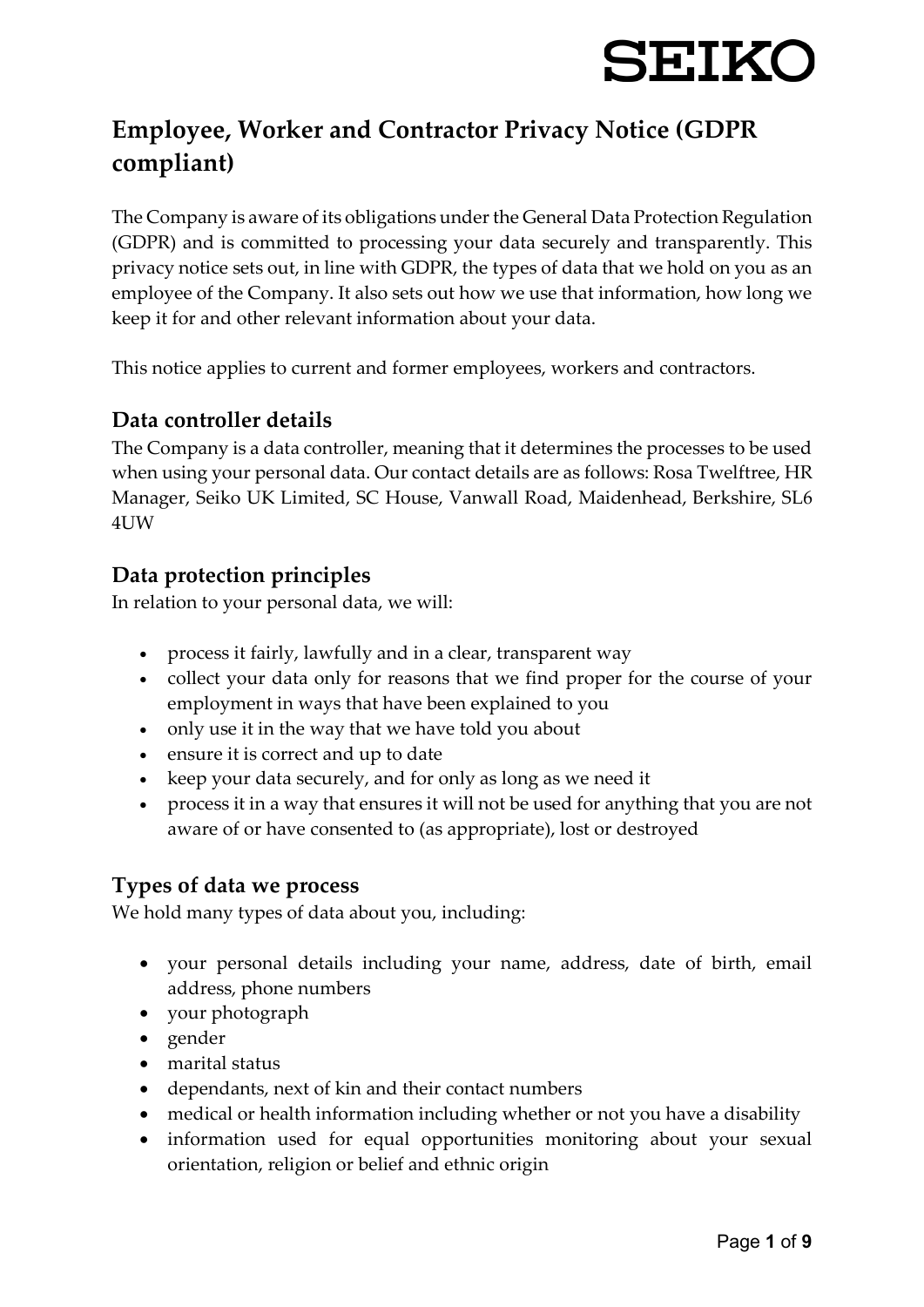- information included on your CV including references, education history and employment history
- your start date, and if different, the date of your continuous employment
- leaving date and your reason for leaving
- documentation relating to your right to work in the UK
- driving licence
- car insurance for business use
- bank details
- tax codes
- National Insurance number
- current and previous job titles, job descriptions, location of employment or workplace, salary, pay grades, pension entitlement, hours of work and other terms and conditions relating to your employment with us
- letters of concern, formal warnings and other documentation with regard to any disciplinary proceedings
- internal performance information including measurements against targets, formal warnings and related documentation with regard to capability procedures, appraisal forms
- leave records including annual leave, family leave, sickness absence etc
- details of your criminal record, where this is appropriate given the nature of the role and where we are legally able to do so
- training details
- CCTV footage
- building entry records.

### **How we collect your data**

We collect data about you in a variety of ways and this will usually start when we undertake a recruitment or engagement exercise where we will collect the data from you directly. This includes the information you would normally include in a CV or a recruitment cover letter, or notes made by our recruiting officers during a recruitment interview. Further information will be collected directly from you when you complete forms at the start of your employment, for example, your bank and next of kin details. Other details may be collected directly from you in the form of official documentation such as your driving licence, passport or other right to work evidence.

In some cases, we will collect data about you from third parties, such as employment agencies, former employers when gathering references or credit reference agencies.

We will collect additional personal information in the course of job-related activities throughout the period of you working for us.

Personal data is kept in personnel files or within the Company's HR and IT systems.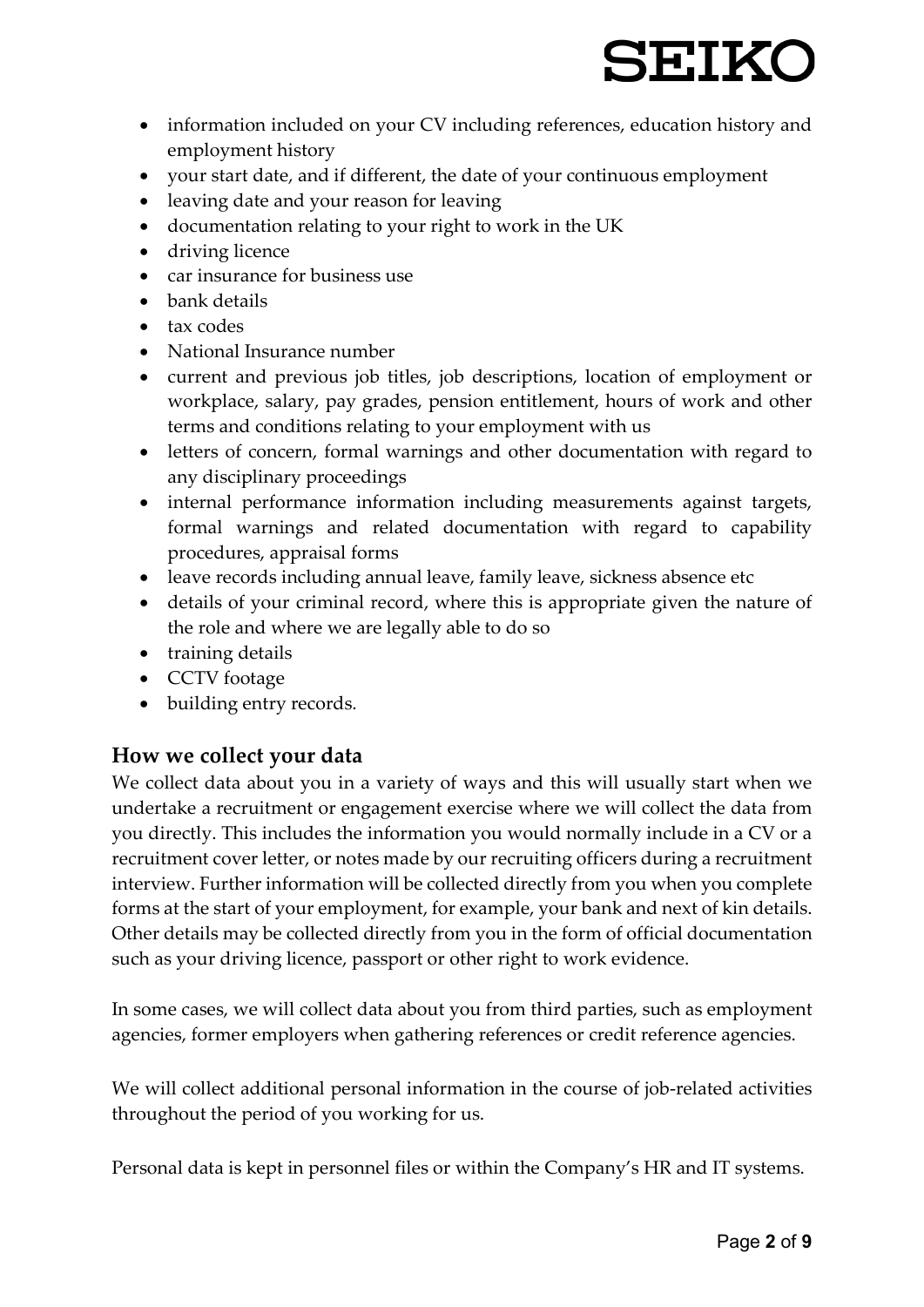# SEIKO

#### **Why we process your data**

The law on data protection allows us to process your data for certain reasons only:

- in order to perform the employment contract that we are party to
- in order to carry out legally required duties
- in order for us to carry out our legitimate interests or those of a third party, and your interests and fundamental rights do not override those interests;
- to protect your interests (or someone else's interests) and
- where something is done in the public interest.

All of the processing carried out by us falls into one of the permitted reasons. Generally, we will rely on the first three reasons set out above to process your data. For example, we need to collect your personal data in order to:

- carry out the employment contract that we have entered into with you and
- ensure you are paid.

We also need to collect your data to ensure we are complying with legal requirements such as:

- ensuring tax and National Insurance is paid
- carrying out checks in relation to your right to work in the UK and
- making reasonable adjustments for disabled employees.

We also collect data so that we can carry out activities which are in the legitimate interests of the Company. We have set these out below:

- making decisions about who to offer initial employment to, and subsequent internal appointments, promotions etc.
- administering the contract we have entered into with you
- checking you are legally entitled to work in the UK
- making decisions about salary and other benefits
- determining whether your engagement is deemed employment for the purposes of Chapter 10 of Part 2 of the Income Tax (Earnings and Pensions) Act 2003 (ITEPA 2003) and providing you with a status determination statement in accordance with the applicable provisions of ITEPA 2003
- providing contractual benefits to you
- paying you and, if you are an employee or deemed employee for tax purposes, deducting tax and National Insurance contributions (NICs).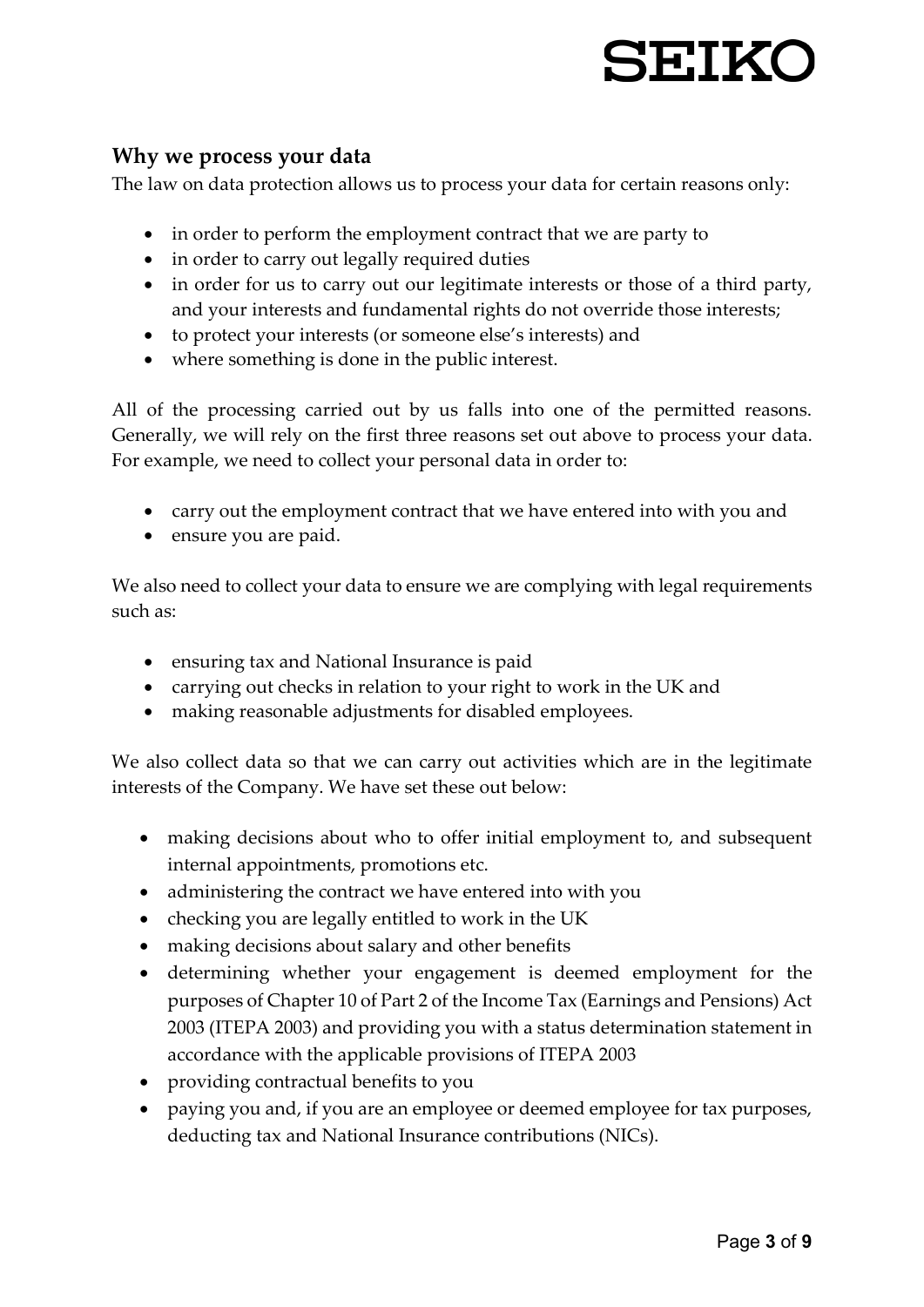# SEIKO

- maintaining comprehensive up to date personnel records about you to ensure, amongst other things, effective correspondence can be achieved and appropriate contact points in the event of an emergency are maintained
- effectively monitoring both your conduct and your performance and to undertake procedures with regard to both of these if the need arises
- offering a method of recourse for you against decisions made about you via a grievance procedure
- assessing training needs
- making decisions about your continued employment or engagement
- implementing an effective sickness absence management system including monitoring the amount of leave and subsequent actions to be taken including the making of reasonable adjustments
- gaining expert medical opinion when making decisions about your fitness for work
- complying with our health and safety obligations
- equal opportunities monitoring
- managing statutory leave and pay systems such as maternity leave and pay, etc
- business planning, including accounting and auditing, and restructuring exercises
- making arrangements for the termination of our working relationship
- dealing with legal claims made against us
- preventing fraud
- monitoring your use of our information and communication systems to ensure compliance with our IT policies
- ensuring our administrative and IT systems are secure and robust against unauthorised access

Some of the above grounds for processing will overlap and there may be several grounds which justify our use of your personal information.

We will only use your personal information for the purposes for which we collected it, unless we reasonably consider that we need to use it for another reason and that reason is compatible with the original purpose. If we need to use your personal information for an unrelated purpose, we will notify you and we will explain the legal basis which allows us to do so.

Please note that we may process your personal information without your knowledge or consent, in compliance with the above rules, where this is required or permitted by law.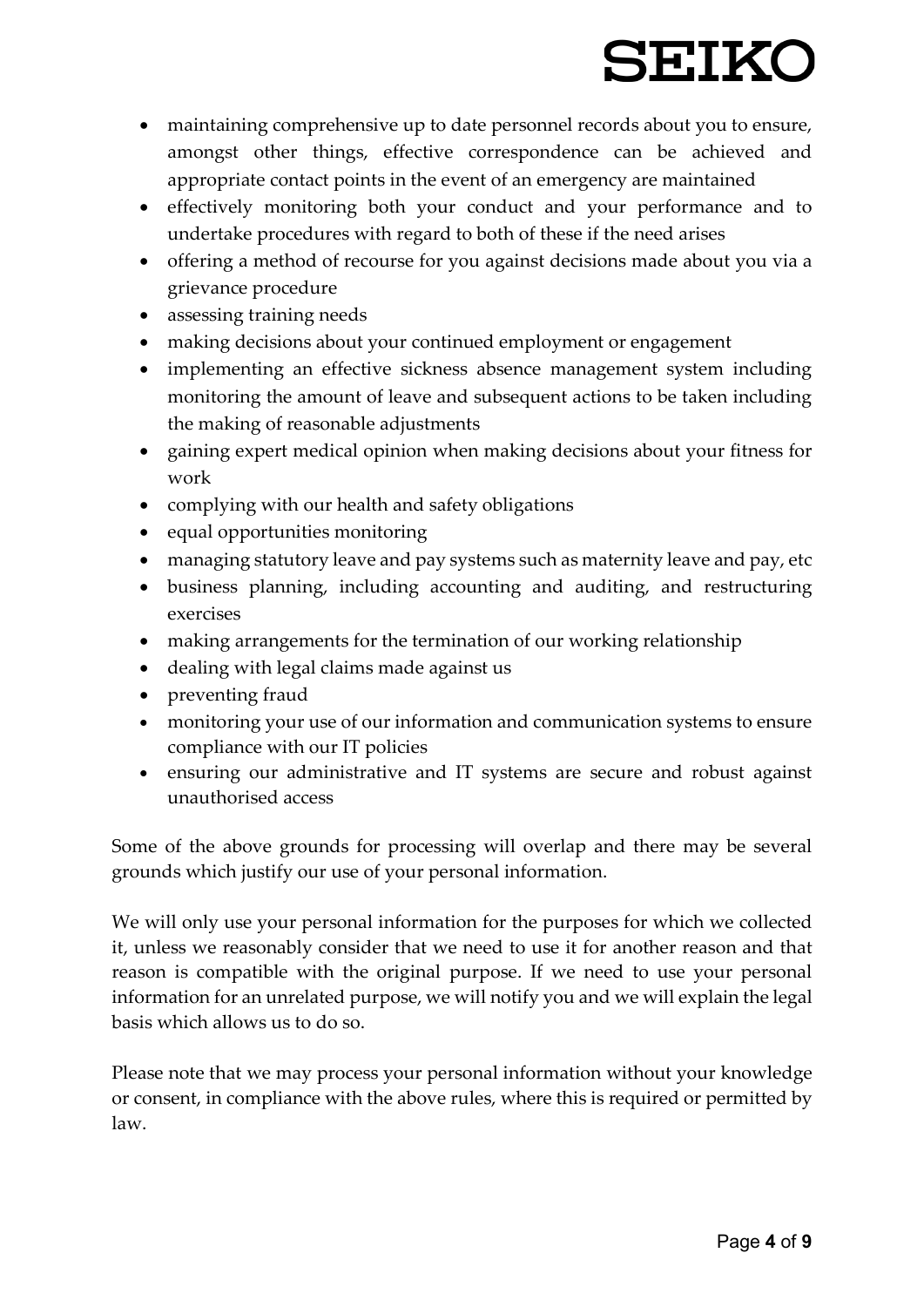## SEIKO

## **Special categories of data**

Special categories of data are data relating to your:

- health
- sex life
- sexual orientation
- race
- ethnic or national origin
- political opinion
- religious or philosophical beliefs
- trade union membership
- genetic and biometric data.

We must process special categories of data in accordance with more stringent guidelines. Most commonly, we will process special categories of data when the following applies:

- you have given explicit consent to the processing
- we must process the data in order to carry out our legal obligations
- we must process data for reasons of substantial public interest
- you have already made the data public.

We will use special category data in the following ways:

- We will use information about your race or national or ethnic origin, religious or philosophical beliefs, or your sexual life or sexual orientation, to ensure meaningful equal opportunity monitoring and reporting. \_
- We will use information about your physical or mental health, or disability status, to ensure your health and safety in the workplace and to assess your fitness to work, to provide appropriate workplace adjustments, to monitor and manage sickness absence and to administer benefits including statutory maternity pay, statutory sick pay, and pensions.

If we reasonably believe that you or another person are at risk of harm and the processing is necessary to protect you or them from physical, mental or emotional harm or to protect physical, mental or emotional well-being.

We do not need your consent if we use special categories of personal data in order to carry out our legal obligations or exercise specific rights under employment law. However, we may ask for your consent to allow us to process certain particularly sensitive data. If this occurs, you will be made fully aware of the reasons for the processing. As with all cases of seeking consent from you, you will have full control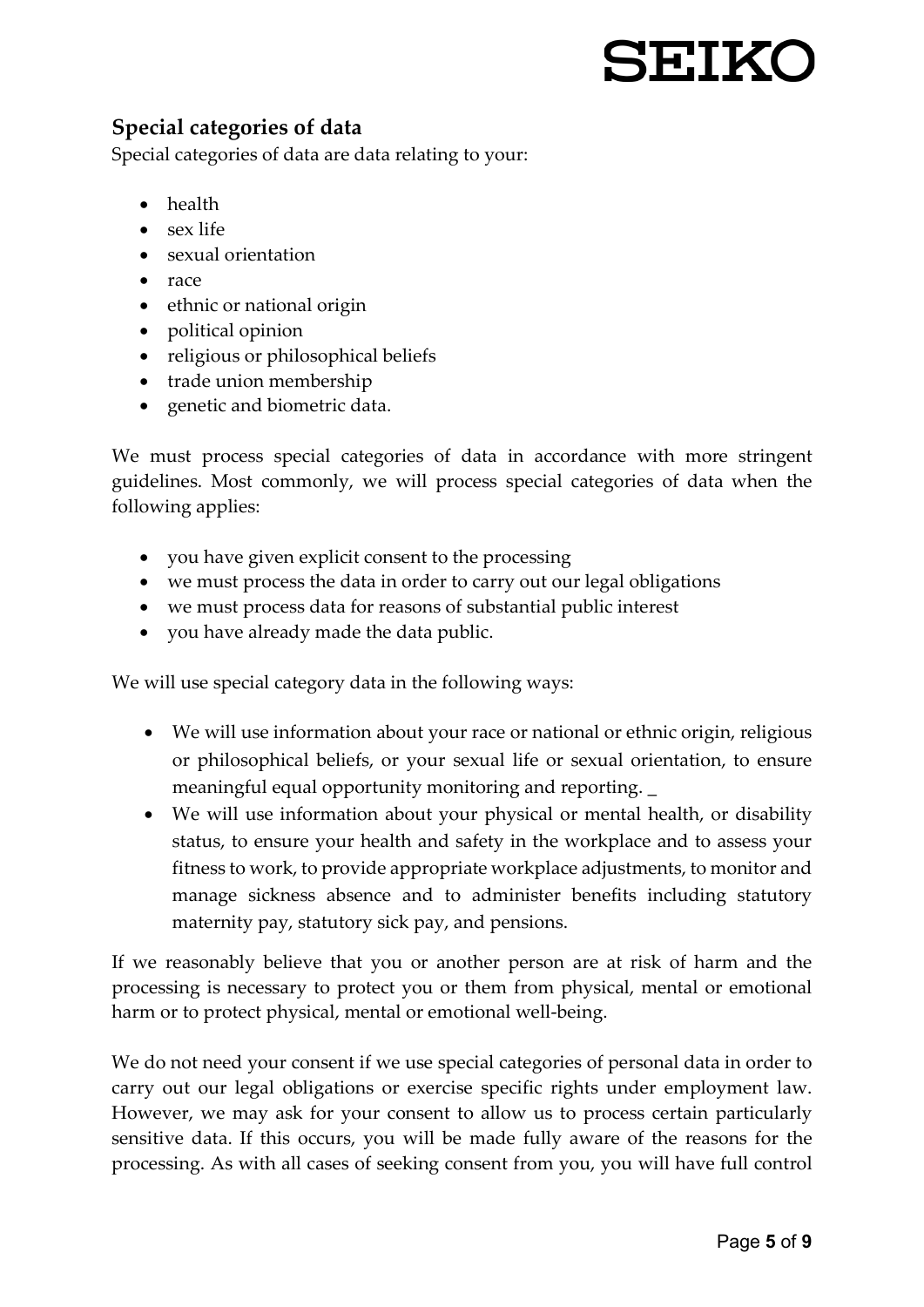over your decision to give or withhold consent and there will be no consequences where consent is withheld. Consent, once given, may be withdrawn at any time. There will be no consequences where consent is withdrawn.

## **Criminal conviction data**

We will only collect criminal conviction data where it is appropriate given the nature of your role and where the law permits us. This data will usually be collected at the recruitment stage, however, it may also be collected during your employment. We may use criminal conviction data in accordance with the law and for the prevention and detection of fraud or other criminal offences

## **If you do not provide your data to us**

One of the reasons for processing your data is to allow us to carry out our duties in line with your contract of employment. If you do not provide us with the data needed to do this, we will be unable to perform those duties e.g. ensuring you are paid correctly. We may also be prevented from confirming, or continuing with, your employment with us in relation to our legal obligations if you do not provide us with this information e.g. confirming your right to work in the UK or, where appropriate, confirming your legal status for carrying out your work via a criminal records check. We may also be prevented from complying with our legal obligations (such as to ensure the health and safety of our workers).

### **Sharing your data**

Your data will be shared with colleagues within the Company where it is necessary for them to undertake their duties. This includes, for example, your line manager for their management of you, the HR department for maintaining personnel records and the payroll department for administering payment under your contract of employment.

We share your data with third parties in order to fulfil duties and responsibilities in relation to the recruitment process and the provision of any employee benefits, including our pension provider (AVIVA), pension advisor (AON), final salary pension administrators (where relevant) (Barnett Waddingham), healthcare provider (BUPA), healthcare broker (Willis Towers Watson) and HR systems provider (PeopleHR).

We may also share your data with third parties as part of a Company sale or restructure, or for other reasons to comply with a regulatory or legal obligation upon us. Such reasons may include making returns to HMRC, disclosures to stock exchange regulators and disclosures to shareholders such as directors' remuneration reporting requirements.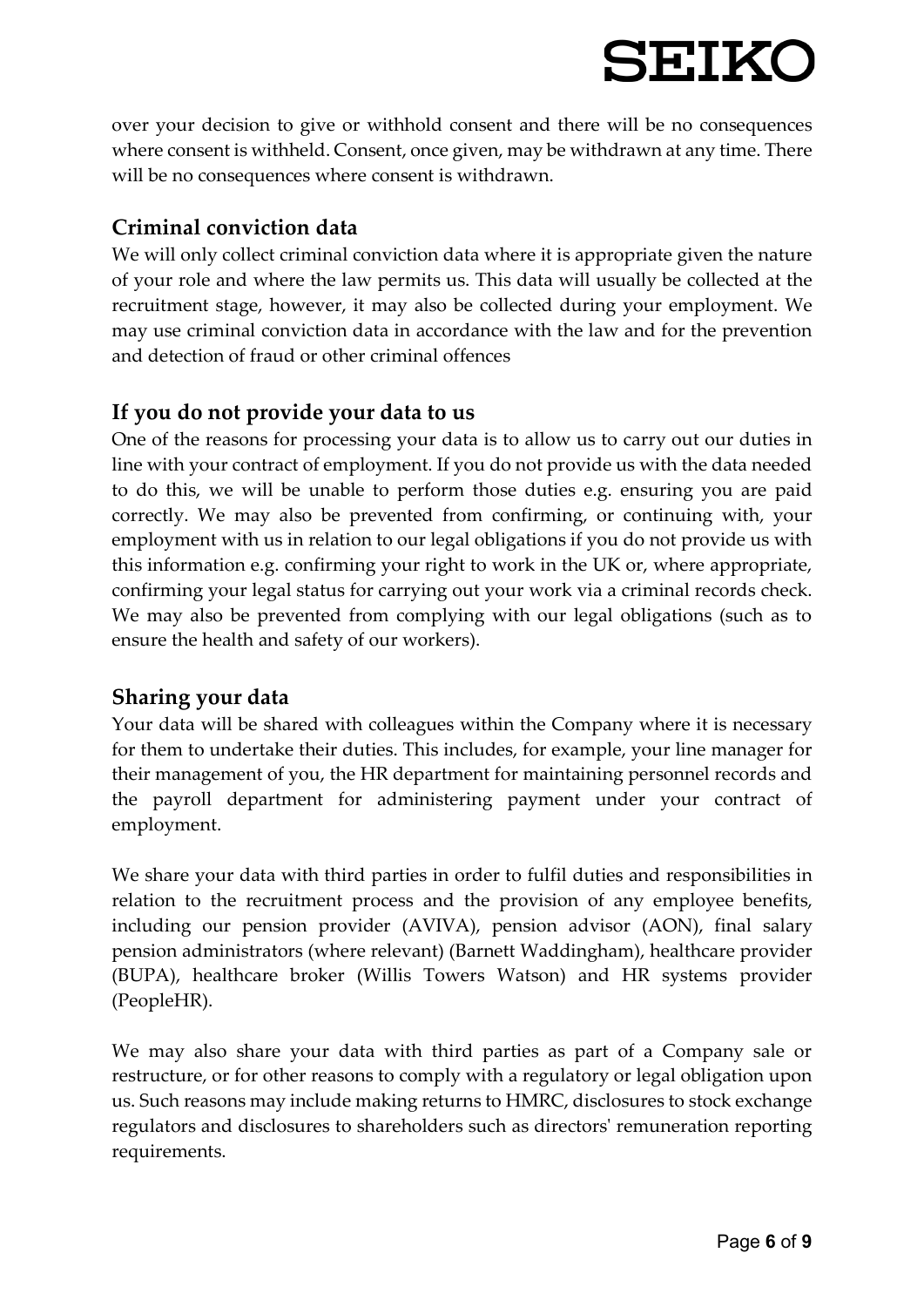We will transfer your data to Japan, which is outside of the European Economic Area. The reason for transferring your data to Japan is to comply with the financial reporting requirements that Seiko Holdings global is subject to*.* There is an adequacy decision by the European Commission in respect of Japan, which means it is deemed to provide an adequate level of protection for your personal information. In addition, we ensure that appropriate data encryption is followed.

#### **Protecting your data**

We are aware of the requirement to ensure your data is protected against accidental loss or disclosure, destruction and abuse. We have implemented processes to guard against such issues including off-site back up of all IT data in a secure location and cloud back-up of HR data and systems. Our IT security policy provides further information.

Where we share your data with third parties, we provide written instructions to them to ensure that your data is held securely and in line with GDPR requirements. Third parties must implement appropriate technical and organisational measures to ensure the security of your data.

We have put in place procedures to deal with any suspected data security breach and will notify you and any applicable regulator of a suspected breach where we are legally required to do so.

### **How long we keep your data for**

We will only retain your personal information for as long as necessary to fulfil the purposes we collected it for, including for the purposes of satisfying any legal, accounting, or reporting requirements. To determine the appropriate retention period for personal data, we consider the amount, nature, and sensitivity of the personal data, the potential risk of harm from unauthorised use or disclosure of your personal data, the purposes for which we process your personal data and whether we can achieve those purposes through other means, and the applicable legal requirements.

In some circumstances we may anonymise your personal information so that it can no longer be associated with you, in which case we may use such information without further notice to you. Once you are no longer an employee, worker or contractor of the company we will retain and securely destroy your personal information in accordance with applicable laws and regulations.

### **Automated decision making**

No decision will be made about you solely on the basis of automated decision making (where a decision is taken about you using an electronic system without human involvement) which has a significant impact on you.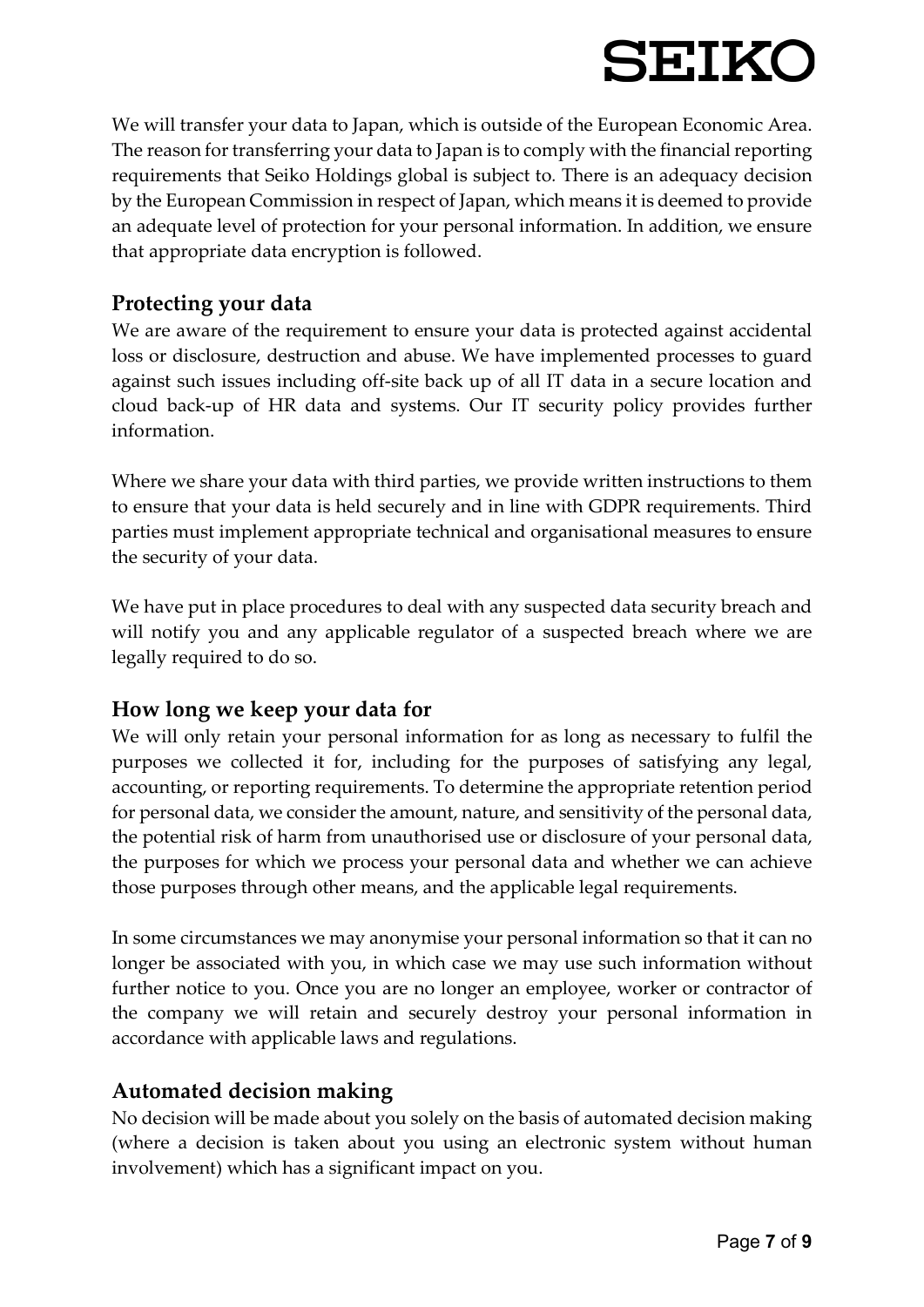### **Your duty to inform us of changes**

It is important that the personal information we hold about you is accurate and current. Please keep us informed if your personal information changes during your working relationship with us.

#### **Your rights in relation to your data**

The law on data protection gives you certain rights in relation to the data we hold on you. These are:

- the right to be informed. This means that we must tell you how we use your data, and this is the purpose of this privacy notice
- the right of access. You have the right to access the data that we hold on you. To do so, you should make a subject access request. You can read more about this in our Subject Access Request policy which is available from the HR Department
- the right for any inaccuracies to be corrected. If any data that we hold about you is incomplete or inaccurate, you are able to require us to correct it
- the right to have information deleted. If you would like us to stop processing your data, you have the right to ask us to delete it from our systems where you believe there is no reason for us to continue processing it
- the right to restrict the processing of the data. For example, if you believe the data we hold is incorrect, we will stop processing the data (whilst still holding it) until we have ensured that the data is correct
- the right to portability. You may transfer the data that we hold on you for your own purposes
- the right to object to the inclusion of any information. You have the right to object to the way we use your data where we are using it for our legitimate interests
- the right to regulate any automated decision-making and profiling of personal data. You have a right not to be subject to automated decision making in way that adversely affects your legal rights.

Where you have provided consent to our use of your data, you also have the unrestricted right to withdraw that consent at any time. Withdrawing your consent means that we will stop processing the data that you had previously given us consent to use. There will be no consequences for withdrawing your consent. However, in some cases, we may continue to use the data where so permitted by having a legitimate reason for doing so.